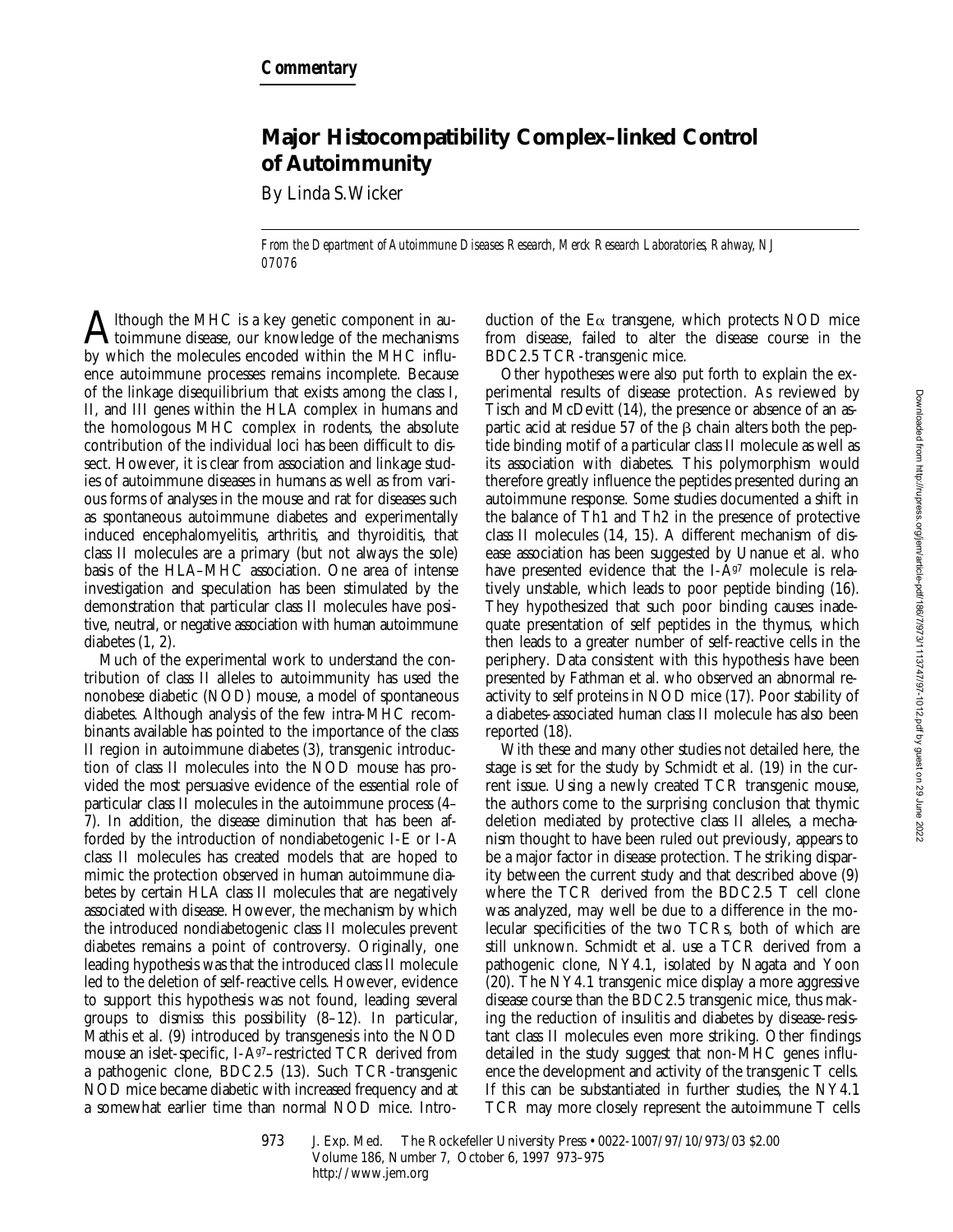that are essential for the initiation and progression of disease in the nontransgenic NOD mouse, T cells whose generation and activity are controlled by both MHC-linked and non–MHC-linked diabetes-susceptibility loci (21). Such non–MHC-linked loci might include genes that affect the activation threshold of the T cells within the thymus and the periphery, as well as genes which function in the many pathways that result in the apoptosis of self-reactive cells.

Finally, hypotheses that attempt to explain the association of the MHC with a particular autoimmune disease must incorporate the fact that class II molecules are disease specific. One particular class II allele is not associated with many different autoimmune diseases, arguing that a diabetes-associated allele, for example, does not produce a globally abnormal class II molecule, but rather encodes a functional variant which somehow favors the production of islet-specific T cells as compared with other alleles that are not diabetes associated (22). The normal functionality of disease-associated alleles is further emphasized by the fact that disease-susceptible class II molecules cannot mediate disease in the absence of additional non–MHC-linked susceptibility genes (23). One example of the ability of the MHC to direct the autoimmune response in conjunction with non-MHC autoimmune susceptibility genes is the situation where the B10. $H2^{g7}$  (I-A $^{g7}$ ) and B10.A(4R) (I-A<sup>k</sup>)

strains are both nonautoimmune, whereas the NOD (I-Ag7) and NOD.*H2<sup>h4</sup>* (I-Ak) strains are both autoimmune prone but with different specificities. Although NOD mice develop diabetes, only a small percentage of mice from this strain display mild infiltrates of the thyroid gland. In contrast, NOD.*H2h*4 mice are free of diabetes (24), but display extensive infiltration of the thyroid gland, especially in the presence of increased dietary iodine (21, 25). The propensity of NOD.*H2h*4 mice to develop thryoiditis is especially interesting since I-A $^k$  is the class II molecule required for the induction of autoimmune thyroiditis after injection of thyroglobulin (26). In addition, although the *H2b* haplotype is protective in regard to diabetes (27), destructive sialitis leading to a diminution of secretory function is observed in both NOD and NOD.*H2b* mice (28). Thus, MHC-linked and non–MHC-linked genes act in concert to cause a breakdown in tolerance: specific class II molecules are necessary for the positive selection of what will eventually be organ-specific pathogenic T cell clones (with protective alleles potentially causing their deletion), whereas the activity of products of non-MHC autoimmunity genes enable these "forbidden clones" to escape normal tolerance induction mechanisms that could potentially stop their development into effectors of autoimmune destruction.

The author thanks Drs. Larry Peterson and John Todd for continuing discussions on the complexity of autoimmunity.

Address correspondence to Dr. Linda Wicker, 80W-107, Merck Sharp & Dohme Research Laboratories, 126 E. Lincoln Ave., Rahway, NJ 07065. Phone: 908-594-7511; FAX: 908-594-1133.

*Received for publication 19 August 1997.*

## **References**

- 1. Nepom, G.T. 1990. A unified hypothesis for the complex genetics of HLA associations with IDDM. *Diabetes.* 39:1153– 1157.
- 2. Sheehy, M.J. 1992. HLA and insulin-dependent diabetes. A protective perspective. *Diabetes.* 41:123–129.
- 3. Ikegami, H., S. Makino, E. Yamato, Y. Kawaguchi, H. Ueda, T. Sakamoto, K. Takekawa, and T. Ogihara. 1995. Identification of a new susceptibility locus for insulin-dependent diabetes mellitus by ancestral haplotype congenic mapping. *J. Clin. Invest.* 96:1936–1942.
- 4. Nishimoto, H., H. Kikutani, K. Yamamura, and T. Kishimoto. 1987. Prevention of autoimmune insulitis by expression of I-E molecules in NOD mice. *Nature (Lond.).* 328: 432–434.
- 5. Miyazaki, T., M. Uno, M. Uehira, H. Kikutani, T. Kishimoto, K. Kimoto, H. Nishimoto, J. Miyazaki, and K. Yamamura. 1990. Direct evidence for the contribution of the unique I-Anod to the development of insulitis in non-obese diabetic mice. *Nature (Lond.).* 345:722–724.
- 6. Lund, T., L. O'Reilly, P. Hutchings, O. Kanagawa, E. Simpson, R. Gravely, P. Chandler, J. Dyson, J.K. Picard, A. Edwards et al. 1990. Prevention of insulin-dependent diabetes

mellitus in non-obese diabetic mice by transgenes encoding modified I-A β-chain or normal I-E α-chain. *Nature (Lond.)*. 345:727–729.

- 7. Slattery, R.M., L. Kjer-Nielsen, J. Allison, B. Charlton, T.E. Mandel, and J.F.A.P. Miller. 1990. Prevention of diabetes in non-obese diabetic I-Ak transgenic mice. *Nature (Lond.).* 345: 724–726.
- 8. Böhme, J., B. Schuhbaur, O. Kanagawa, C. Benoist, and D. Mathis. 1990. MHC-linked protection from diabetes dissociated from clonal deletion of T cells. *Science (Wash. DC).* 249: 293–295.
- 9. Katz, J.D., B. Wang, K. Haskins, C. Benoist, and D. Mathis. 1993. Following a diabetogenic T cell from genesis through pathogenesis. *Cell.* 74:1089–1100.
- 10. Slattery, R.M., J.F.A.P. Miller, W.R. Heath, and B. Charlton. 1993. Failure of a protective major histocompatibility complex class II molecule to delete autoreactive T cells in autoimmune diabetes. *Proc. Natl. Acad. Sci. USA.* 90:10808– 10810.
- 11. Parish, N.M., H. Acha-Orbea, E. Simpson, S.-X. Qin, T. Lund, and A. Cooke. 1993. A comparative study of T-cell receptor  $V\beta$  usage in non-obese diabetic (NOD) and I-E